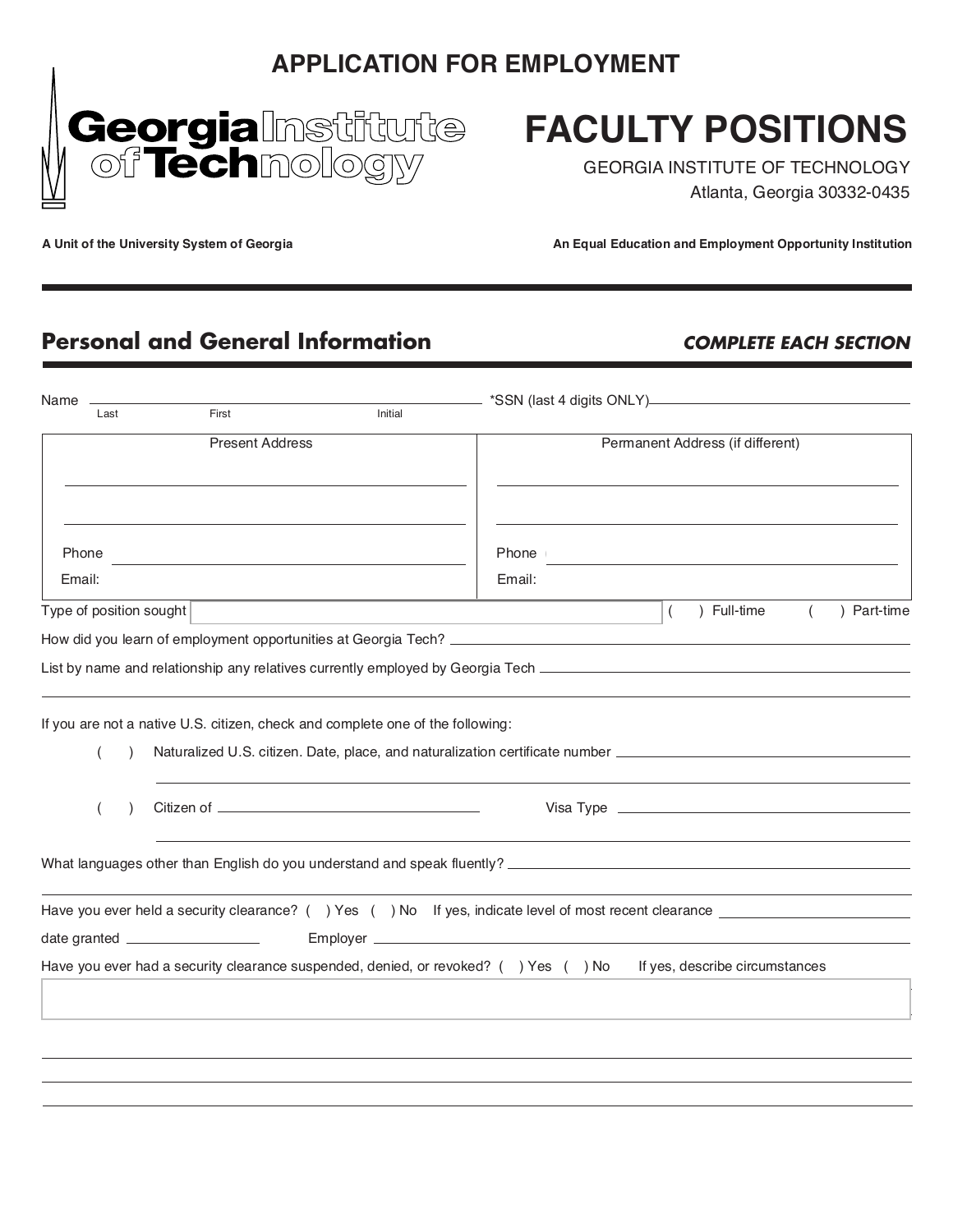#### **Personal and General Information**

Complete the information requested below for each academic degree that you have earned, including your approximate overall grade point average (GPA) for each degree program, followed by the scale upon which the GPA is based (e.g., 3.2/4.0). Describe also the educational experience that you have had beyond the last degree earned and any other relevant information about your educational background and professional training. We will request granting institutions to verify all earned degrees.

| Names and Locations of Institutions<br>from Which Degrees Were Earned | Dates<br>Attended | Degree<br><b>GPA</b> | Major Field of Study<br>Minor Field of Study |
|-----------------------------------------------------------------------|-------------------|----------------------|----------------------------------------------|
|                                                                       |                   |                      |                                              |
|                                                                       |                   |                      |                                              |
| a construction of the control of the con-                             |                   |                      |                                              |
|                                                                       |                   |                      |                                              |
|                                                                       |                   |                      |                                              |
|                                                                       |                   |                      |                                              |
| Names of Institutions Attended<br>Beyond Last Degree Earned           | Dates<br>Attended |                      | Major Field of Study<br>Minor Field of Study |
|                                                                       |                   |                      |                                              |
|                                                                       |                   |                      |                                              |
|                                                                       |                   |                      |                                              |

Describe any other significant educational and professional training experience, expand on information reported above, and/or indicate plans for continuing education

### **Employment Experience**

Please complete this section beginning with your present or most recent employment and describe in reverse chronological order your employment experience. If additional space is needed to complete this information, please attach your resume or CV.

| Salary: Start ————————————— final ———————————— |
|------------------------------------------------|
|                                                |
|                                                |
|                                                |
|                                                |
|                                                |
|                                                |
|                                                |
|                                                |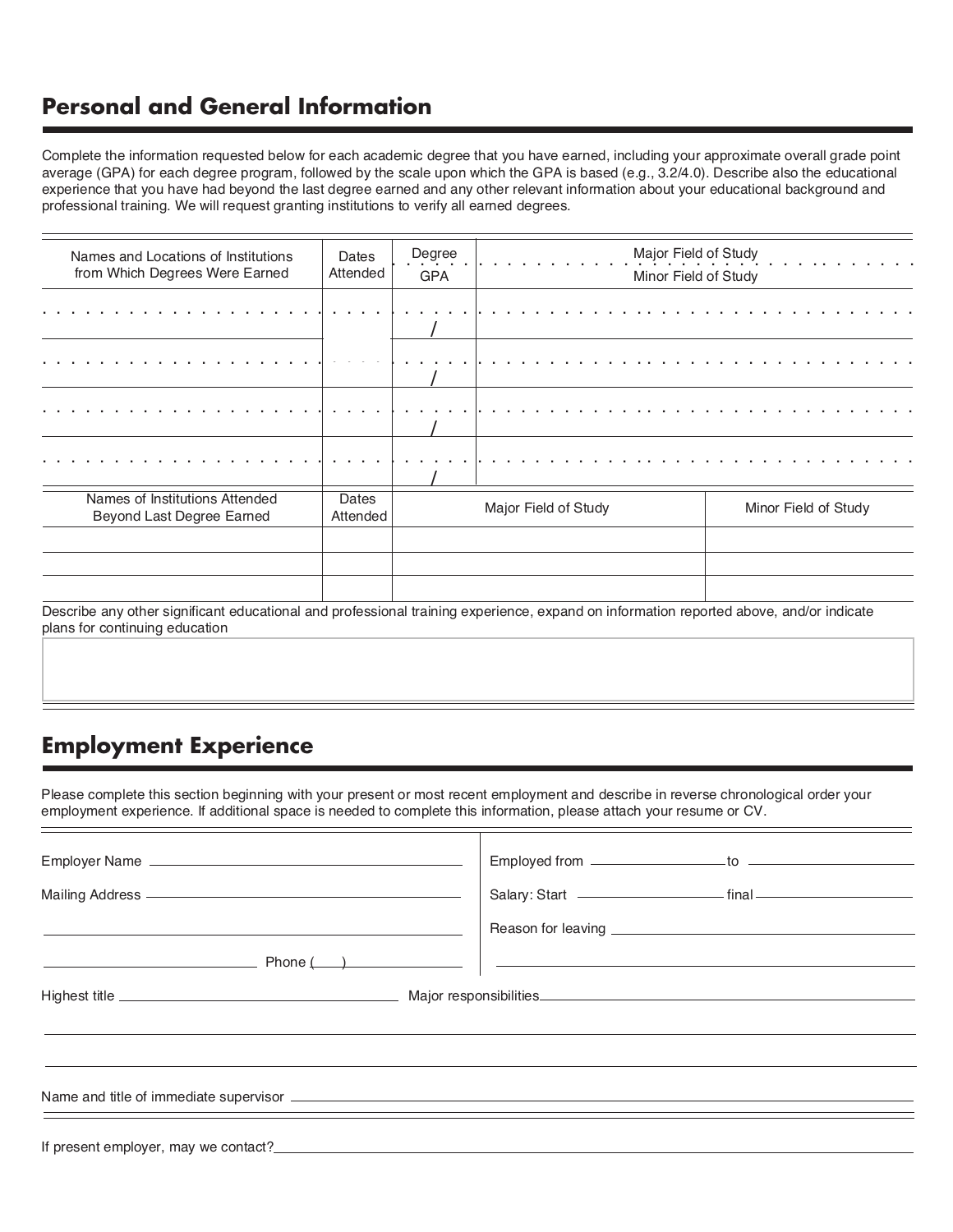| Employer Name                                                                                                                                                                                                                        |                                                                                                                        |
|--------------------------------------------------------------------------------------------------------------------------------------------------------------------------------------------------------------------------------------|------------------------------------------------------------------------------------------------------------------------|
| Mailing Address <b>Mailing Address Mailing Address Mailing Address</b>                                                                                                                                                               |                                                                                                                        |
| the control of the control of the control of the control of the control of the control of                                                                                                                                            |                                                                                                                        |
| $P$ hone $(\_\_\_)$                                                                                                                                                                                                                  | <u> 1989 - Johann John Stone, markin sanadi amerikan bahasa dalam pengaran sebagai pengaran sebagai pengaran seba</u>  |
|                                                                                                                                                                                                                                      |                                                                                                                        |
|                                                                                                                                                                                                                                      |                                                                                                                        |
|                                                                                                                                                                                                                                      |                                                                                                                        |
|                                                                                                                                                                                                                                      |                                                                                                                        |
|                                                                                                                                                                                                                                      |                                                                                                                        |
|                                                                                                                                                                                                                                      |                                                                                                                        |
| Mailing Address <b>  William   Mailing Address   William   William   William   William   William   William   William   William   William   William   William   William   William   William   William   William   William   Willi</b> | Salary: Start ————————————— final —————————————                                                                        |
| <u> 1980 - Johann Barn, amerikansk politiker (d. 1980)</u>                                                                                                                                                                           |                                                                                                                        |
| $Phone($ $)$                                                                                                                                                                                                                         | <u> 1980 - Andrea Station, amerikansk politik (d. 1980)</u>                                                            |
|                                                                                                                                                                                                                                      |                                                                                                                        |
|                                                                                                                                                                                                                                      |                                                                                                                        |
|                                                                                                                                                                                                                                      |                                                                                                                        |
|                                                                                                                                                                                                                                      |                                                                                                                        |
|                                                                                                                                                                                                                                      |                                                                                                                        |
|                                                                                                                                                                                                                                      |                                                                                                                        |
|                                                                                                                                                                                                                                      | Salary: Start <u>- Communication</u> final - Communication of the Salary: Start - Communication of the Salary: Start - |
|                                                                                                                                                                                                                                      |                                                                                                                        |
| $P$ hone $($                                                                                                                                                                                                                         |                                                                                                                        |
|                                                                                                                                                                                                                                      |                                                                                                                        |
|                                                                                                                                                                                                                                      |                                                                                                                        |
|                                                                                                                                                                                                                                      |                                                                                                                        |
|                                                                                                                                                                                                                                      |                                                                                                                        |
|                                                                                                                                                                                                                                      |                                                                                                                        |
| Please explain any gaps in the above employment time sequence and describe other experience of significance                                                                                                                          |                                                                                                                        |
|                                                                                                                                                                                                                                      |                                                                                                                        |
|                                                                                                                                                                                                                                      |                                                                                                                        |
|                                                                                                                                                                                                                                      |                                                                                                                        |
|                                                                                                                                                                                                                                      |                                                                                                                        |
|                                                                                                                                                                                                                                      |                                                                                                                        |
|                                                                                                                                                                                                                                      |                                                                                                                        |
|                                                                                                                                                                                                                                      |                                                                                                                        |